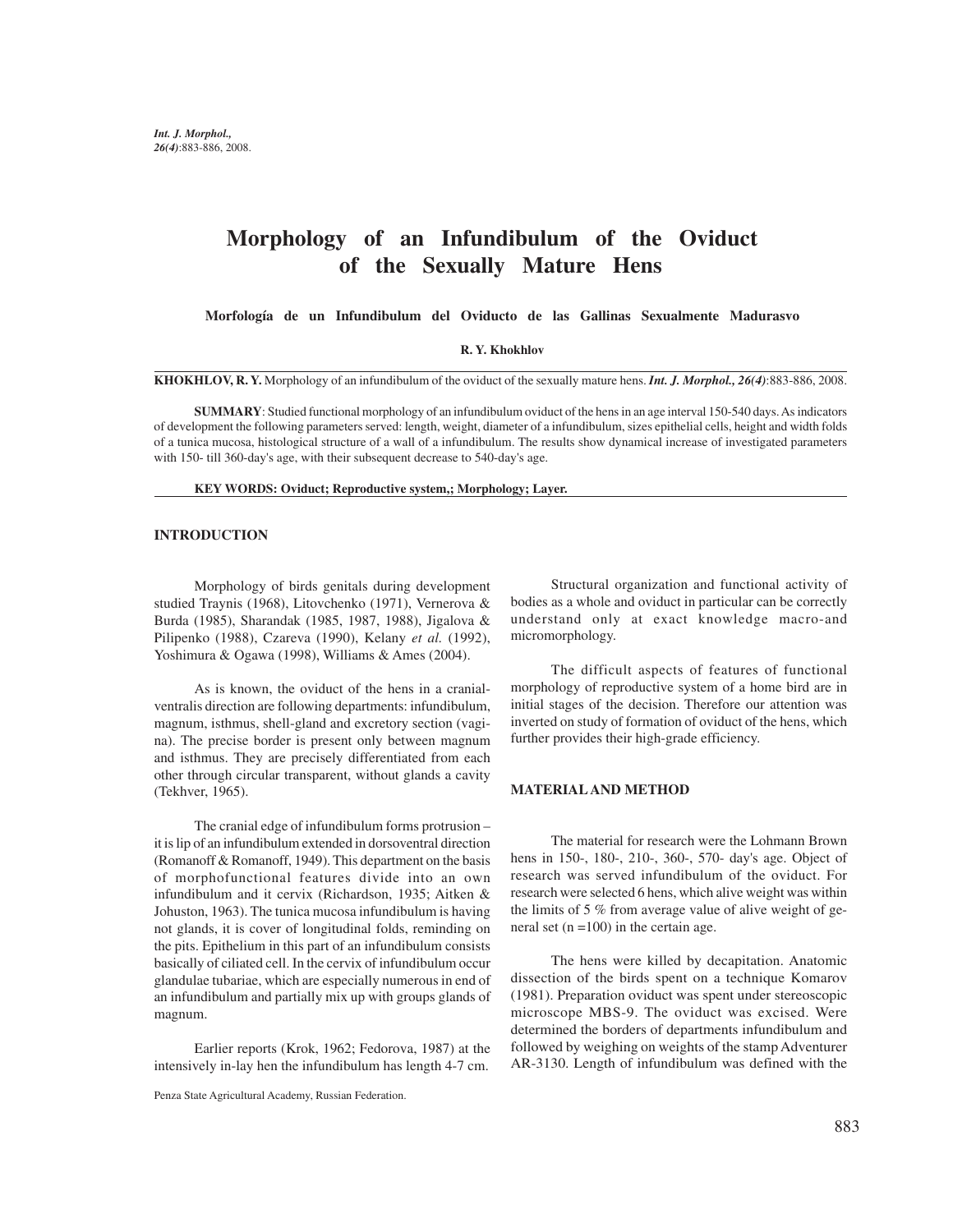help wax sewing. Then a known site sewing measured by a ruler.

For histological observations licks of infundibulum fixing in liquid Carnoy. After fixing tissues were dehydrated and embedded in paraffin. Sections of 5-8 µm thickness were stained with hematoxylin and eosin. Sections were examined under a light microscope Micros MS-300. On histological sections defined height epithelial cell, height and width of a folds of tunica mucosa, relative area of structural elements of an infundibulum wall with the help of a technique of the point calculation by Glagolev (1941) with use graticule by Aftandilov.

## **RESULTS**

Weight of a infundibulum in 150-day's age has made 0.87±0.14 gm, that makes 1.79 % from weight oviduct and 0,049 % from alive weight the chicken. Length of a infundibulum has made 9.0±0.7 cm or 11.6 % from total length oviduct. The diameter infundibulum is equal 7.0±0.7 cm.

The tunica mucosa of infundibulum oviduct of the 150-day's hens forms longitudinal folds. The tunica mucosa are cover cylindrical ciliary, which height 12.9±0.8 µm. Height folds of a tunica mucosa in this department is fit with  $116.1\pm13.4$  µm. Width folds of a tunica mucosa is equal 47.2±3.1 µm. In the infundibulum of the 150-day's hens on a share of a tunica mucosa it is account for 64.47±1.11 %, muscular 27.34±4.22 %, serous 8.19±0.70 %. In structure of a tunica mucosa the layer epithelial occupy 26.95±1.28 %, connective tissue membrane 35.14±1.13 %, glandular structures 2.38 %.

At 180-day's age weight of a infundibulum has made 0.87±0.16 gm that makes 1.66 % from weight of oviduct and 0.05 % from alive weight a bird. The length of a infundibulum has made 9.2±0.2 cm, that makes 10.77 % from length of the oviduct. The diameter of a infundibulum has made 7.8±0.4 cm.

Height layer epithelial of a tunica mucosa of a infundibulum in this age interval has made  $18.5\pm0.6$  µm. Height folds of a tunica mucosa of a infundibulum has increased by 2 times and has made 234.2±15.7 µm. Width folds of a mucous environment has increased more than in 2 times and has folds 105.5±10.9 µm. In the infundibulum of oviduct of the 180-day's hens on a share of a tunica mucosa it is account 49.13±2.74 %, muscular 43.07±8.64 %, serous 7.79±0.80 %. In the structure a tunica mucosa of a infundibulum of oviduct the layer epithelial occupy 20.99±4.61 %, connective tissue membrane 25.76±2.70 %, on a share of glandular structures 2.38±0.92 %.

At 210-day's age weight of a infundibulum 1.0±0.3 gm, that makes 1.68 % from weight of oviduct and 0.05 % from alive weight of the hens. Length of a infundibulum has 9.7±0.8 cm, that makes 10.84 % from length of oviduct. A diameter of a infundibulum has 8.2±0.2 cm. Height of epithelium of a tunica mucosa of a infundibulum oviduct is equal 16.2±0.8 µm. Height folds of a mucous environment of a infundibulum has increased almost in 4 times and has made 921.6 $\pm$ 35.4 µm. Width folds of a tunica mucosa of a infundibulum of the oviduct has increased in 2.2 times and has made 230.8±9.8 µm. On a share of a tunica mucosa it is account 75.92±2.82 %, muscular 16.20±5.43 % and serous 7.87±4.86 %. In a the tunica mucosa the layer epithelial occupy 39.81±2.84 %, connective tissue membrane 31.94±4.51 %, on a share of the glandular structures it is account 4.17±1.12 %.

At 360-day's age weight of a infundibulum has increased on  $0.1$  gm and has made  $1.1\pm0.1$  gm, or on  $1.53$ % and 0.04 %, accordingly, from weight of oviduct and alive weight of the hens. Length of a infundibulum has increased in comparison with 210-day's age on 0.2 cm and is equal 9.9 cm or 11.1 % from length of oviduct. The diameter of a infundibulum has made 9.0±0.7 cm. Height epithelial cell makes 16.9±0.7 µm. Height folds of a tunica mucosa is equal 946.4±51.3 µm. Width folds of a tunica mucosa has made 251.4±11.3 µm. On a share of a tunica mucosa it is account 64.32±5.37 %, muscular 33.12±1.51  $\%$ , serous 2.56 $\pm$ 0.11  $\%$ . In the structure of a tunica mucosa on a share epithelium it is account 25.72±1.21 %, connective tissue membrane 30.5±2.45 %, the glandular structures occupy 8.1±0.38 %.

Weight of the infundibulum 540-day's age is equal 1.4±0.1 gm, that makes 1.62 % from oviduct weight and 0.08 % from alive weight a bird. Length of a infundibulum is equal 10.7±0.5 cm, that makes 12.4 % from total length of oviduct. A diameter of a infundibulum has 9.7±0.4 cm. Height of epithelium of a tunica mucosa of a infundibulum has made 10.0 $\pm$ 0.5 µm. Height folds of a tunica mucosa has  $146.8\pm16.2$  µm. Width of folds has made  $33.8\pm2.1$ µm. On a share of a tunica mucosa it is account 65.88±2.16 %, muscular 26.75±1.27 %, serous 7.38±0.61 %. In a tunica mucosa of a infundibulum the layer epithelial occupy 24.37±1.90 %, connective tissue membrane 36.35±2.40 %, on the glandular structures it is account 5.16±1.20 %.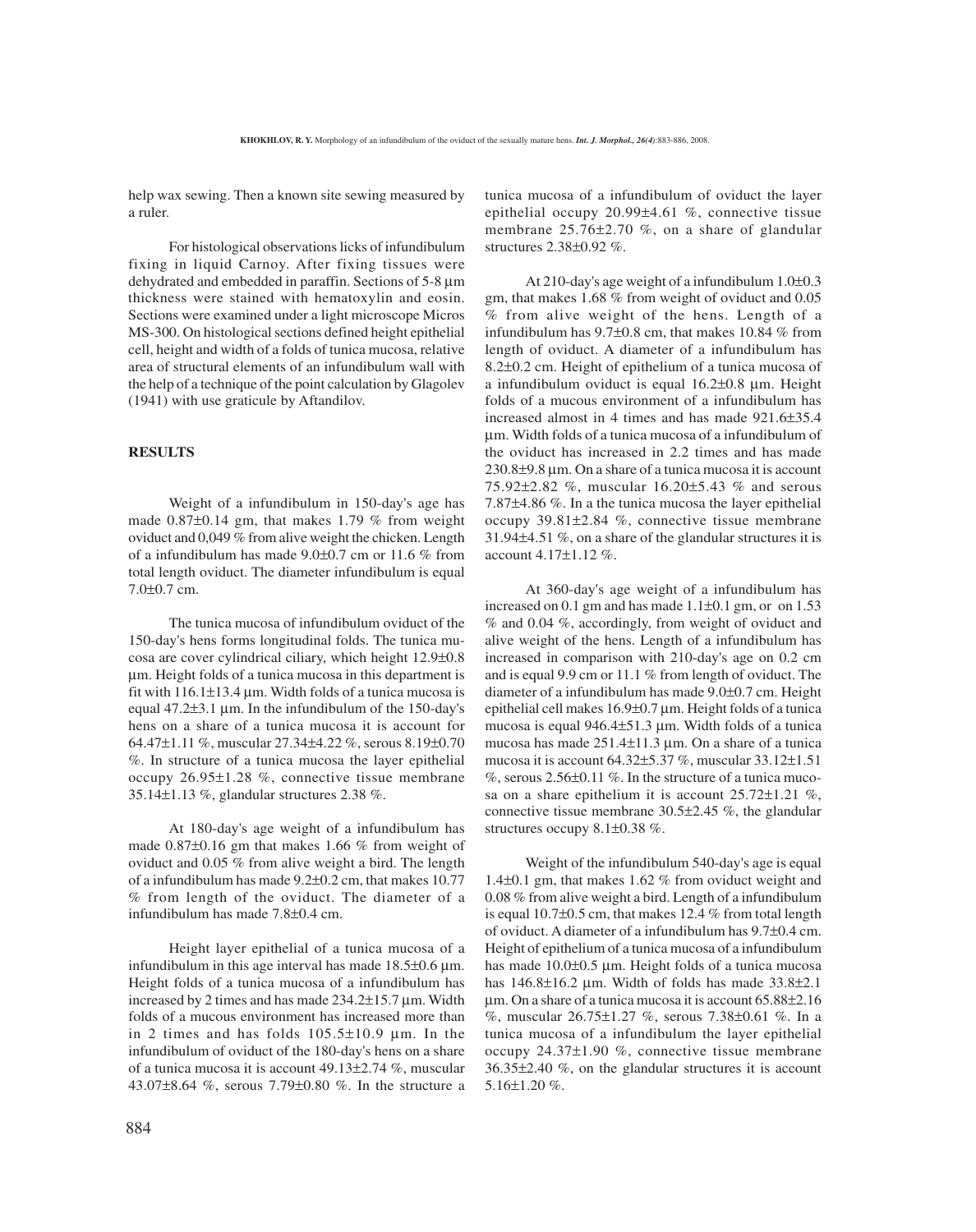## **DISCUSSION**

Our researches cover two periods of postnatal ontogenesis of the oviduct: 1) period "the intensive development of oviduct" and 2) period "the stable functioning of oviduct".

The period of intensive development of oviduct begins with 150-day's age and lasts up to 180-day's. The given period is characterized by intensive increase of weight, length and thickness of a wall of oviduct, differentiation of oviduct on departments. The second period proceeds from 210-day's age to 540-day's is characterized by a stable morphofunctional condition of oviduct.

During the period 150-540 days length of a infundibulum has increased on 18,9 %. Relative length of a infundibulum during the same period insignificantly changed thus in 150-day's age this parameter is fixed by greatest. Least relative length of a infundibulum is marked in 210-day's age. It is necessary to note, that dynamics of length of a infundibulum changes synchronously with total length of oviduct in the investigated period.

Analyzing dynamics of weight of a infundibulum we shall note, that this parameter for the analyzed period has increased by 61 %, while weight itself oviduct, for the same interval of time, has increased by 76 %. The greatest gain of weight of a infundibulum is marked during 360- 540 days  $-27$  %. As for to relative weight of a infundibulum to total weight of oviduct, the greatest meaning of this parameter is fixed to 150-day's age. Least relative weight of a infundibulum has appeared in 360 day's age.

Analyzing dynamics of relative weight of a infundibulum to alive weight of the hens we shall note, that the least meaning of this parameter in 360-day's age, and maximal in 540-day's, and in an interval 360-540 days relative weight of a infundibulum to alive weight of the hens has increased in 2 times.

Histological research of a infundibulum have shown, that the tunica mucosa of a infundibulum thinwall, make up fine folds and cover by ciliary cylindrical epithelium. Epithelial cells the infundibulum can be divided into two groups: ciliary and mucous (goblet cells). The sizes epithelial cells for the period of research change within the limits of  $10-18 \mu m$ , that is predetermined by a functional condition of a organ as a whole and infundibulum in particular.

In a foundation folds of a infundibulum are lie the friable connecting tissue, rich by blood vessels. Analyzing changes of height folds of a tunica mucosa, it is necessary to note, that it, since 150-day's till 360-day's age is intensively increased, and greatest up of this parameter occurs during 180-210 days, when height folds has increased almost in 4 times. In the following age period 210-360 days the meaning of this parameter is stabilized, with the subsequent prompt reduction of height folds of a tunica mucosa to 540-day's age up to a level of a beginning oviposition (150 days).

As for to width folds of a tunica mucosa, the changes of meanings of this parameter have the same tendency, as well as height folds. Namely, during 150- 210 days width folds has increased almost in 5 times and to 540-day's age corresponded to meaning of a beginning of research.

The analysis of structure of a wall of a infundibulum shows, that the greatest place, for the period of research, is occupy by a tunica mucosa, on its share it is account on the average 64 %. On a share muscular and serous of environments it is account 29 % and 7%, accordingly. Muscular the layer of a infundibulum is submitted by fasciculi smooth muscle cell. Serous tunic thin has folds, blood vessels and nervous plexuses.

**KHOKHLOV, R. Y.** Morfología de un infundibulum del oviducto de las gallinas sexualmente maduras. *Int. J. Morphol., 26(4)*:883-886, 2008.

**RESUMEN**: Se estudió la morfología funcional del infundíbulum del oviducto de gallinas en un intervalo de edad de 150-540 días. Sirvieron como indicadores de desarrollo los siguientes parámetros: longitud, peso, diámetro del infundíbulum, tamaño de las células epiteliales, altura y ancho de los pliegues de la túnica mucosa y estructura histológica de la pared del infundíbulum. Los resultados muestran incrementos dinámicos de los parámetros investigados con 150 días hasta 360 días de edad, con su posterior disminución a los 540 días de edad.

**PALABRAS CLAVE: Oviducto; Sistema reproductor; Morfología; Capa.**